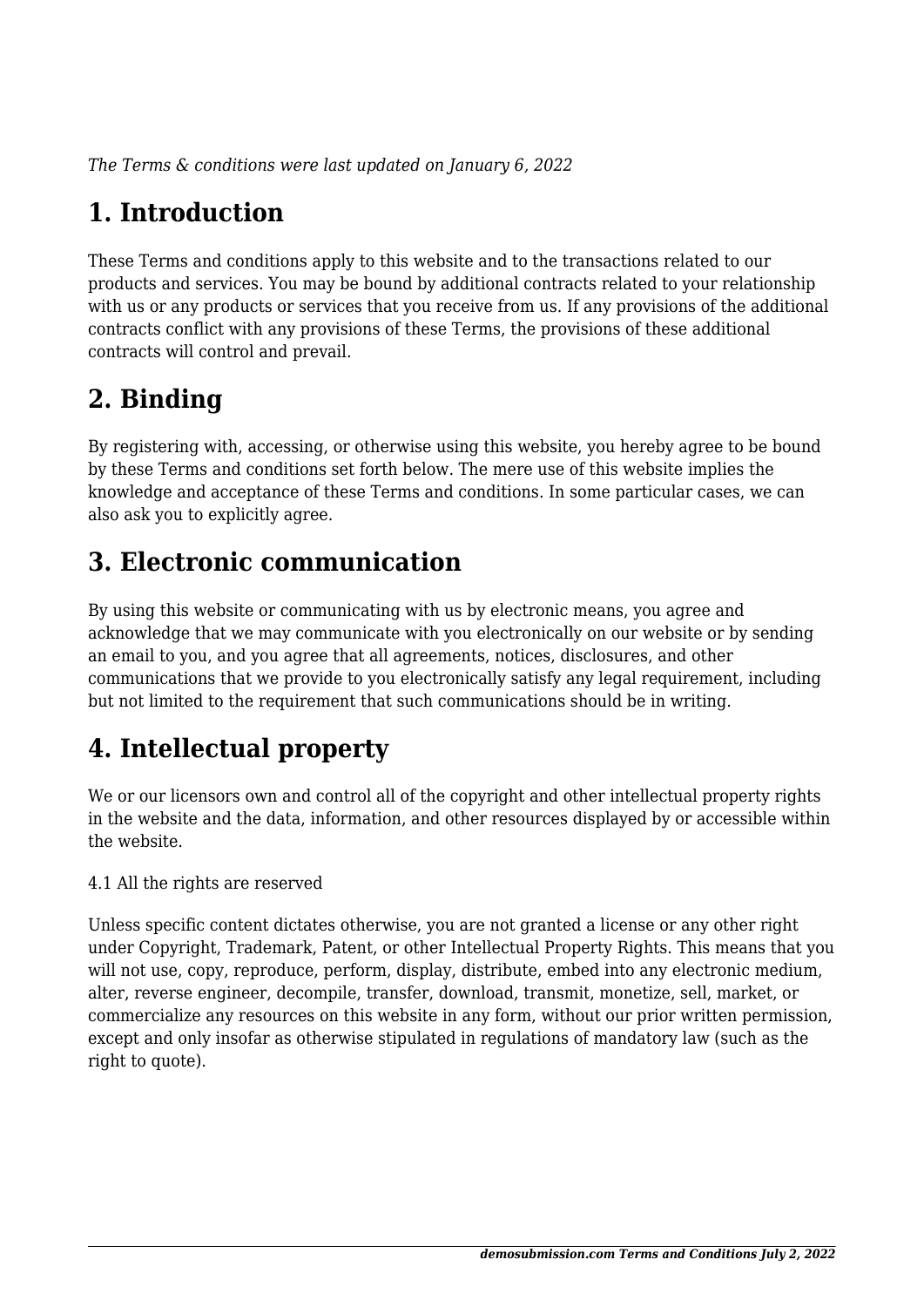## **5. Newsletter**

Notwithstanding the foregoing, you may forward our newsletter in the electronic form to others who may be interested in visiting our website.

# **6. Third-party property**

Our website may include hyperlinks or other references to other party's websites. We do not monitor or review the content of other party's websites which are linked to from this website. Products or services offered by other websites shall be subject to the applicable Terms and Conditions of those third parties. Opinions expressed or material appearing on those websites are not necessarily shared or endorsed by us.

We will not be responsible for any privacy practices or content of these sites. You bear all risks associated with the use of these websites and any related third-party services. We will not accept any responsibility for any loss or damage in whatever manner, however caused, resulting from your disclosure to third parties of personal information.

#### **7. Responsible use**

By visiting our website, you agree to use it only for the purposes intended and as permitted by these Terms, any additional contracts with us, and applicable laws, regulations, and generally accepted online practices and industry guidelines. You must not use our website or services to use, publish or distribute any material which consists of (or is linked to) malicious computer software; use data collected from our website for any direct marketing activity, or conduct any systematic or automated data collection activities on or in relation to our website.

Engaging in any activity that causes, or may cause, damage to the website or that interferes with the performance, availability, or accessibility of the website is strictly prohibited.

## **8. Registration**

You may register for an account with our website. During this process, you may be required to choose a password. You are responsible for maintaining the confidentiality of passwords and account information and agree not to share your passwords, account information, or secured access to our website or services with any other person. You must not allow any other person to use your account to access the website because you are responsible for all activities that occur through the use of your passwords or accounts. You must notify us immediately if you become aware of any disclosure of your password.

After account termination, you will not attempt to register a new account without our permission.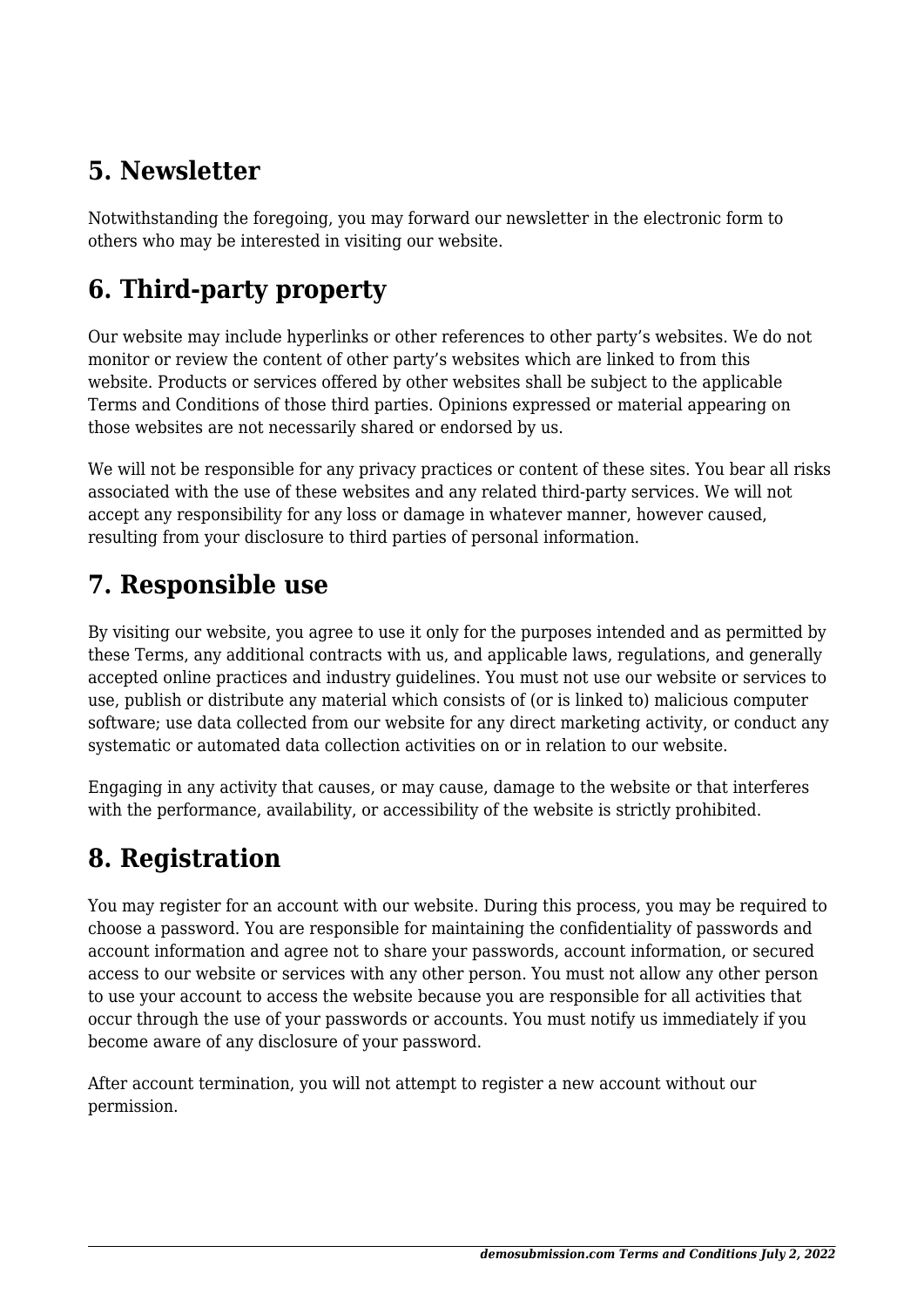### **9. Content posted by you**

We may provide various open communication tools on our website, such as blog comments, blog posts, forums, message boards, ratings and reviews, and various social media services. It might not be feasible for us to screen or monitor all content that you or others may share or submit on or through our website. However, we reserve the right to review the content and to monitor all use of and activity on our website, and remove or reject any content in our sole discretion. By posting information or otherwise using any open communication tools as mentioned, you agree that your content will comply with these Terms and Conditions and must not be illegal or unlawful or infringe any person's legal rights.

### **10. Idea submission**

Do not submit any ideas, inventions, works of authorship, or other information that can be considered your own intellectual property that you would like to present to us unless we have first signed an agreement regarding the intellectual property or a non-disclosure agreement. If you disclose it to us absent such written agreement, you grant to us a worldwide, irrevocable, non-exclusive, royalty-free license to use, reproduce, store, adapt, publish, translate and distribute your content in any existing or future media.

## **11. Termination of use**

We may, in our sole discretion, at any time modify or discontinue access to, temporarily or permanently, the website or any Service thereon. You agree that we will not be liable to you or any third party for any such modification, suspension or discontinuance of your access to, or use of, the website or any content that you may have shared on the website. You will not be entitled to any compensation or other payment, even if certain features, settings, and/or any Content you have contributed or have come to rely on, are permanently lost. You must not circumvent or bypass, or attempt to circumvent or bypass, any access restriction measures on our website.

#### **12. Warranties and liability**

Nothing in this section will limit or exclude any warranty implied by law that it would be unlawful to limit or to exclude. This website and all content on the website are provided on an "as is" and "as available" basis and may include inaccuracies or typographical errors. We expressly disclaim all warranties of any kind, whether express or implied, as to the availability, accuracy, or completeness of the Content. We make no warranty that:

- this website or our products or services will meet your requirements;
- this website will be available on an uninterrupted, timely, secure, or error-free basis;
- the quality of any product or service purchased or obtained by you through this website will meet your expectations.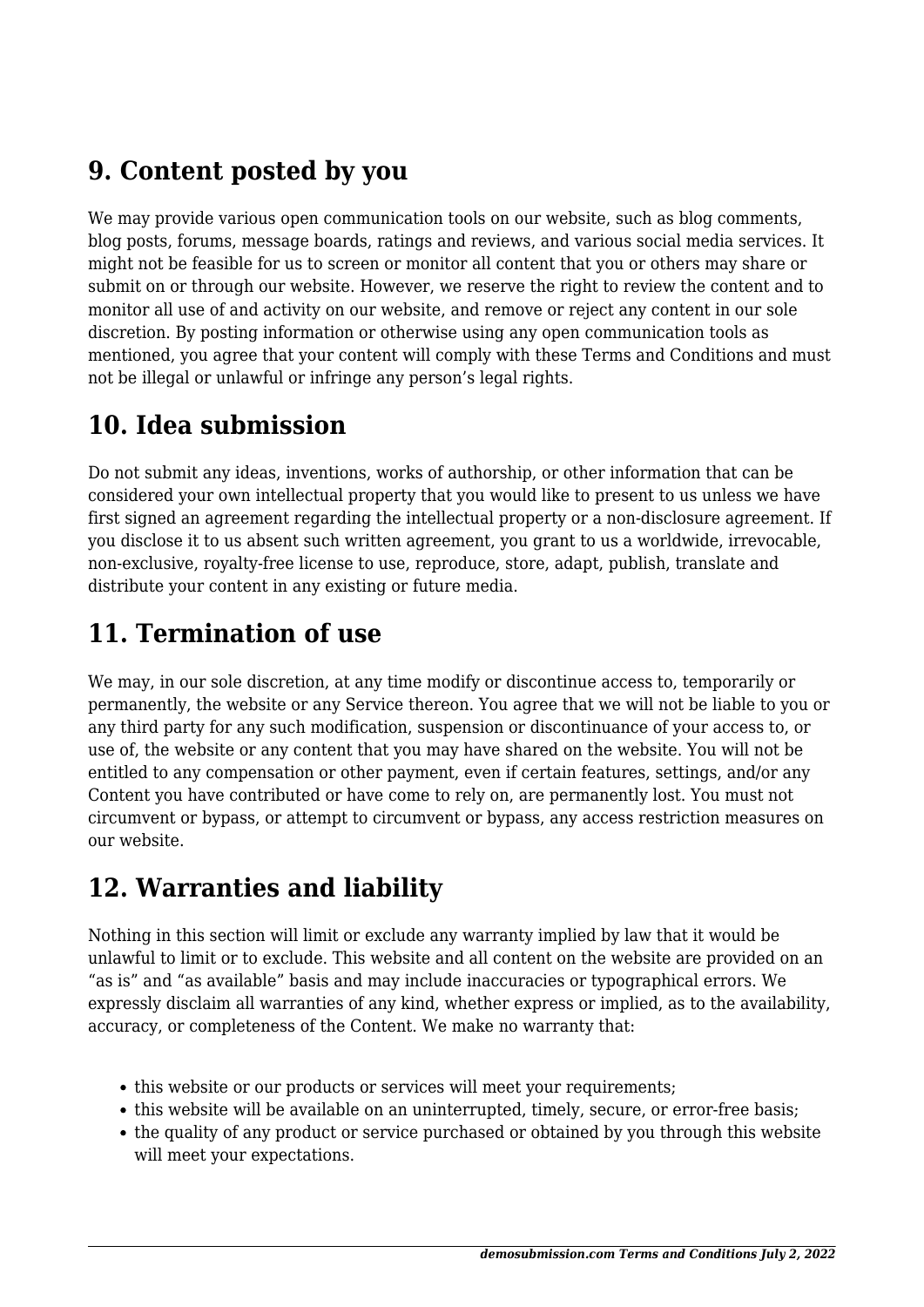Nothing on this website constitutes or is meant to constitute, legal, financial or medical advice of any kind. If you require advice you should consult an appropriate professional.

The following provisions of this section will apply to the maximum extent permitted by applicable law and will not limit or exclude our liability in respect of any matter which it would be unlawful or illegal for us to limit or to exclude our liability. In no event will we be liable for any direct or indirect damages (including any damages for loss of profits or revenue, loss or corruption of data, software or database, or loss of or harm to property or data) incurred by you or any third party, arising from your access to, or use of, our website.

Except to the extent any additional contract expressly states otherwise, our maximum liability to you for all damages arising out of or related to the website or any products and services marketed or sold through the website, regardless of the form of legal action that imposes liability (whether in contract, equity, negligence, intended conduct, tort or otherwise) will be limited to 1000 EUR. Such limit will apply in the aggregate to all of your claims, actions and causes of action of every kind and nature.

## **13. Privacy**

To access our website and/or services, you may be required to provide certain information about yourself as part of the registration process. You agree that any information you provide will always be accurate, correct, and up to date.

We take your personal data seriously and are committed to protecting your privacy. We will not use your email address for unsolicited mail. Any emails sent by us to you will only be in connection with the provision of agreed products or services.

We have developed a policy to address any privacy concerns you may have. For more information, please see our [Privacy Statement](#page--1-0) and our [Cookie Policy](https://demosubmission.com/cookie-policy-eu/?cmplz_region_redirect=true).

# **14. Accessibility**

We are committed to making the content we provide accessible to individuals with disabilities. If you have a disability and are unable to access any portion of our website due to your disability, we ask you to give us a notice including a detailed description of the issue you encountered. If the issue is readily identifiable and resolvable in accordance with industrystandard information technology tools and techniques we will promptly resolve it.

## **15. Export restrictions / Legal compliance**

Access to the website from territories or countries where the Content or purchase of the products or Services sold on the website is illegal is prohibited. You may not use this website in violation of export laws and regulations of Croatia.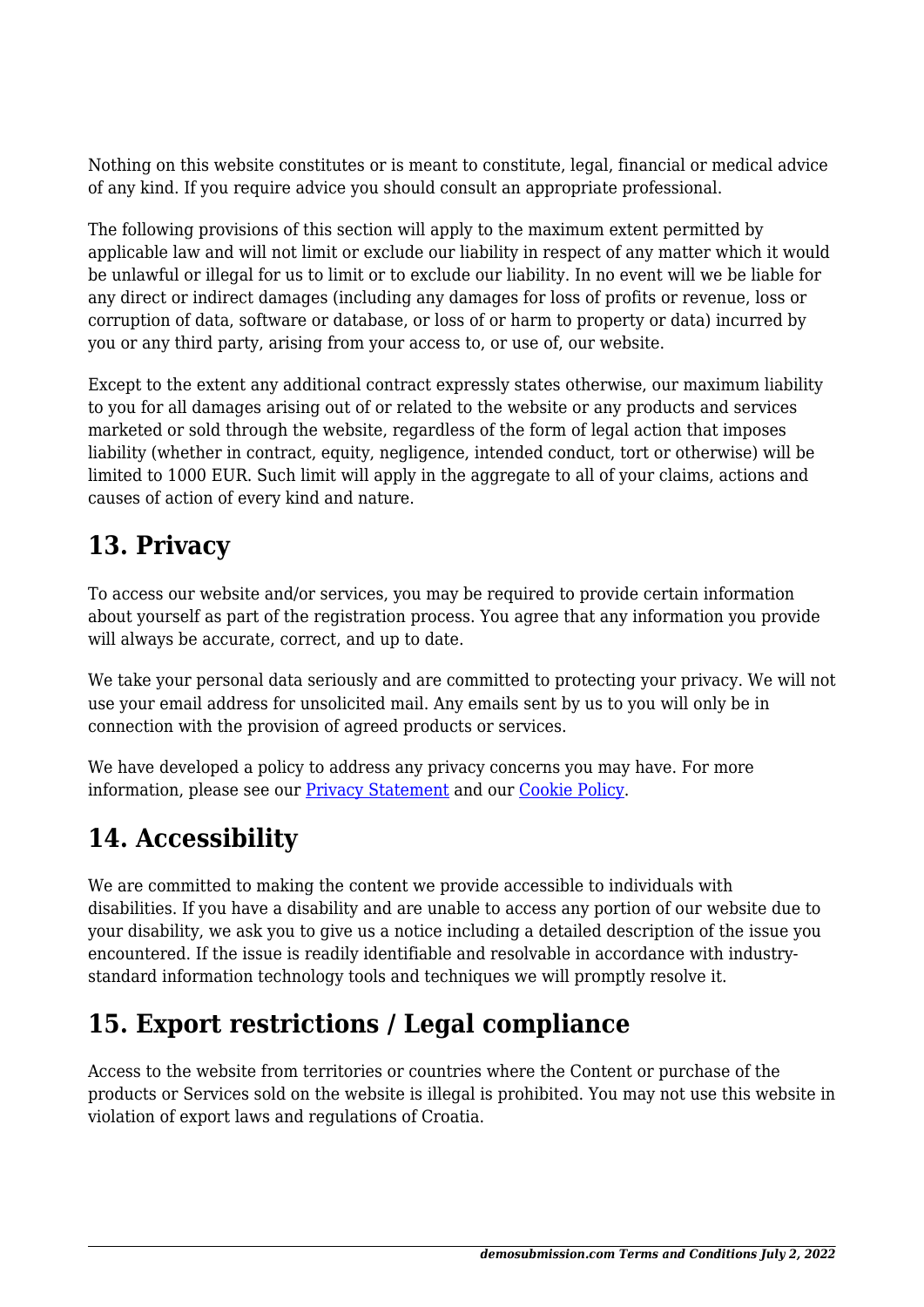## **16. Affiliate marketing**

Through this Website we may engage in affiliate marketing whereby we receive a percentage of or a commission on the sale of services or products on or through this website. We may also accept sponsorships or other forms of advertising compensation from businesses. This disclosure is intended to comply with legal requirements on marketing and advertising which may apply, such as the US Federal Trade Commission Rules.

#### **17. Assignment**

You may not assign, transfer or sub-contract any of your rights and/or obligations under these Terms and conditions, in whole or in part, to any third party without our prior written consent. Any purported assignment in violation of this Section will be null and void.

#### **18. Breaches of these Terms and conditions**

Without prejudice to our other rights under these Terms and Conditions, if you breach these Terms and Conditions in any way, we may take such action as we deem appropriate to deal with the breach, including temporarily or permanently suspending your access to the website, contacting your internet service provider to request that they block your access to the website, and/or commence legal action against you.

#### **19. Force majeure**

Except for obligations to pay money hereunder, no delay, failure or omission by either party to carry out or observe any of its obligations hereunder will be deemed to be a breach of these Terms and conditions if and for as long as such delay, failure or omission arises from any cause beyond the reasonable control of that party.

#### **20. Indemnification**

You agree to indemnify, defend and hold us harmless, from and against any and all claims, liabilities, damages, losses and expenses, relating to your violation of these Terms and conditions, and applicable laws, including intellectual property rights and privacy rights. You will promptly reimburse us for our damages, losses, costs and expenses relating to or arising out of such claims.

#### **21. Waiver**

Failure to enforce any of the provisions set out in these Terms and Conditions and any Agreement, or failure to exercise any option to terminate, shall not be construed as waiver of such provisions and shall not affect the validity of these Terms and Conditions or of any Agreement or any part thereof, or the right thereafter to enforce each and every provision.